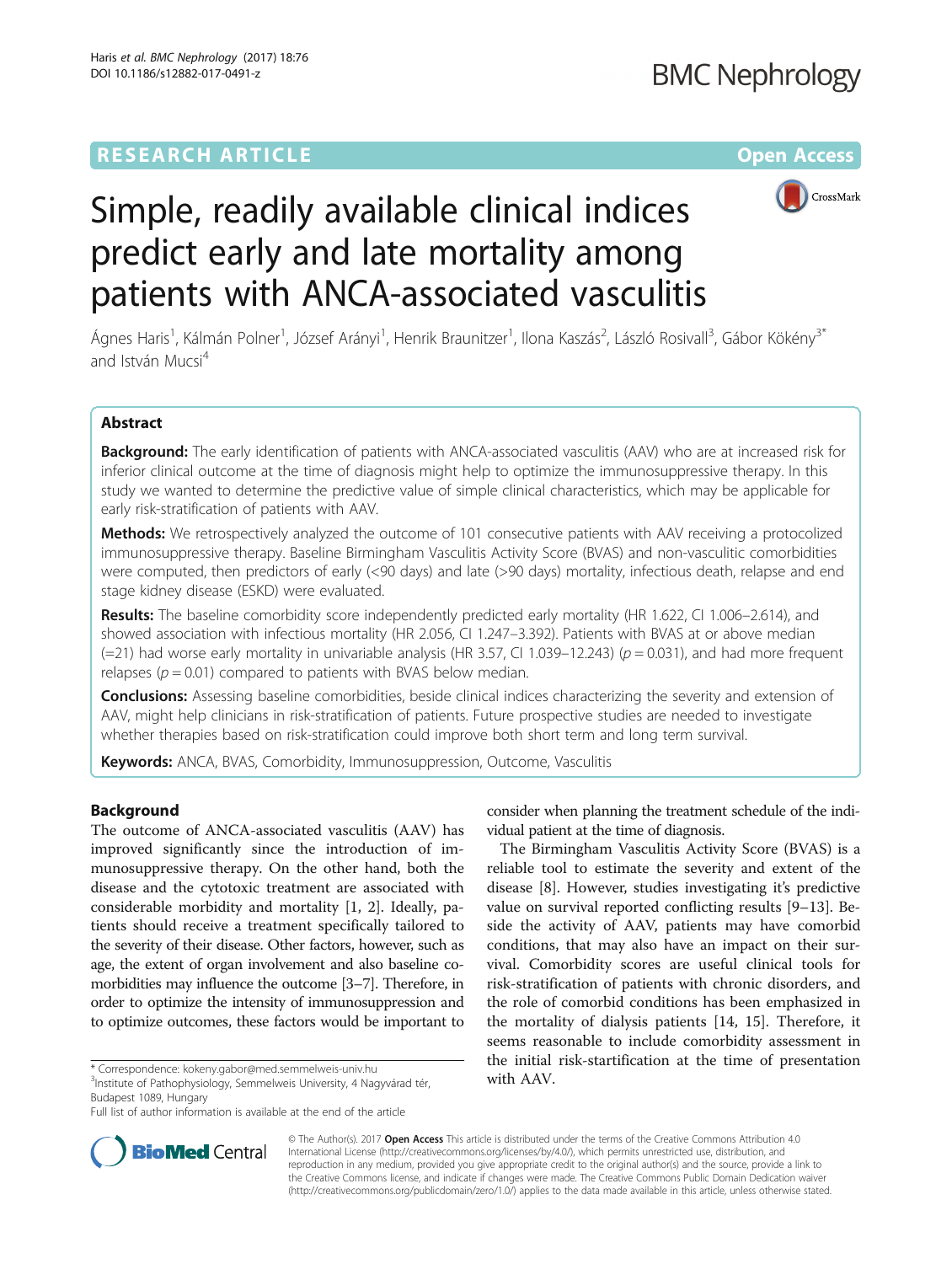The aim of our study was to determine if simple clinical and laboratory characteristics, readily available at the time of diagnosis would predict mortality in patients with BVAS. We assessed BVAS, and utilized a simplified score by computing the most important baseline nonvasculitic comorbidities for risk-stratification of patients with AAV.

### **Methods**

All consecutive patients, diagnosed with AAV at our nephrology center between January, 1998 and June, 2013 were considered for this study. One patient, who died within the first month, and 3, who were lost to followup were excluded. Last follow-up was the date of death or the end of study (December 31, 2013). Patients who survived longer than the 8 years of follow-up ( $n = 15$ ) were censored at that time.

The diagnosis of necrotizing small vessel vasculitis was defined according to the criteria of Chapel Hill consensus conference [\[16, 17](#page-6-0)], by clinical presentation compatible with AAV, positive ANCA serology and/or kidney biopsy. Histological result confirmed the presence of crescentic/ necrotizing glomerulonephritis in all but 10 subjects, in whom renal biopsy was not performed either because of life threatening condition or due to refusal by the patients. All these 10 patients were ANCA positive. Estimated GFR (eGFR) was computed with CKD-EPI equation [\[18\]](#page-6-0), and BVAS (version 3) was calculated by scoring symptoms in 9 organ systems (general, cutaneous, mucus membranes/ eyes, ENT, chest, cardiovascular, abdominal, renal, and nervous system) at admission [\[8\]](#page-6-0) (Evaluelogix software by EPS Research Ltd). Baseline comorbidity score was assessed by determining conditions that had been present before the AAV, namely history of myocardial infarction, congestive heart failure, peripheral vascular disease, cerebrovascular disease, chronic pulmonary disease, peptic ulcer disease, liver disease, diabetes or malignancy. Scores were given 0 if no comorbidity, 1 if a single comorbidity, 2 if two or more comorbidities existed.

Patients received protocolized therapy during the entire observational period: 500–1000 mg intravenous (iv) metlyprednisolone (MP) for three consecutive days, followed by 1 mg/kg/day per os for one month, then daily 48 mg in the second, 36 mg in the third, 24 mg in the fourth, 16 then 12 mg in the fifth, and 8 then 4 mg in the sixth months, continued with the maintenance dose of 4 mg/day, and 10 mg/kg iv bolus cyclophosphamide monthly for six months, repeated at months 9 and 12. For subjects older than 65 years the dose of immunosuppressive medications was decreased by 15%, and for older than 70 years by 20%, but the CYC dose was not modified by the glomerular filtration rate. In 92 patients five plasmapheresis sessions were also performed. Eighty-six patients followed the protocol strictly. When we analyzed their data separately,

the results were comparable to the findings in the whole cohort. After twelve months azathioprine was introduced, accompanied by 4 mg methylprednisolone given daily or every other day as long-term maintenance therapy, at the discretion of the attending nephrologist.

In case of relapse, the induction immunosuppressive regime was repeated.

Remission was defined as disappearance of clinical disease activity and stabilization or improvement of the kidney function. Resolution of hematuria was also criteria for remission, but persistent proteinuria was considered as the consequence of glomerular damage. In patients who remained dialysis dependent we considered remission if the extrarenal manifestations and the hematuria completely ceased. Relapse was defined as recurrence of presenting symptoms or appearance of a new organ involvement attributable to AAV. Those, in whom remission could not be achieved, who died due to active vasculitis, or had low grade of persistent "grumbling disease" were considered as treatment resistant patients.

The main exposure variables were the comorbidity score (the sum of comorbidities at the time of admission) and the BVAS score (categorized as below or above median  $[median = 21]$  score).

The primary end points were all cause early (<90 days) and late (>90 days) mortality. Secondary end points consisted of deaths due to infections, rate of relapse and end stage kidney disease (ESKD).

Statistical analyses were performed using SPSS 20.0 (IBM, Chicago, IL) and STATA MP version 12 (Stata Corporation, College Station, TX). Variables were reported as mean (SD) or median and range, comparison between groups was analyzed by Student's t-tests, Mann–Whitney U tests or  $\chi^2$  tests, as appropriate. Mortality risk was calculated by Kaplan-Meier method, and log-rank tests to compare groups. Predictors of death were evaluated separately for early (<90 days) and late (>90 days) mortality.

Patients with BVAS below and at or above median were compared. Although the relatively small number of events limited multivariable analyses [\[19](#page-6-0)], for this purpose those variables were selected, that were considered important predictors of outcomes of AAV based on clinical experience or the results of the univariable analyses.

Multivariable models were sequentially adjusted for age, serum albumin, HD dependency on admission, and ANCA type (negative, p- or c-ANCA). Serum CRP was not used in the multivariable models due to the small number of events and also because of its strong correlation with serum albumin.

Logistic regression models were used to analyze the association between exposure variables and relapse, since we considered all relapses for these analyses and we did not consider the time to events.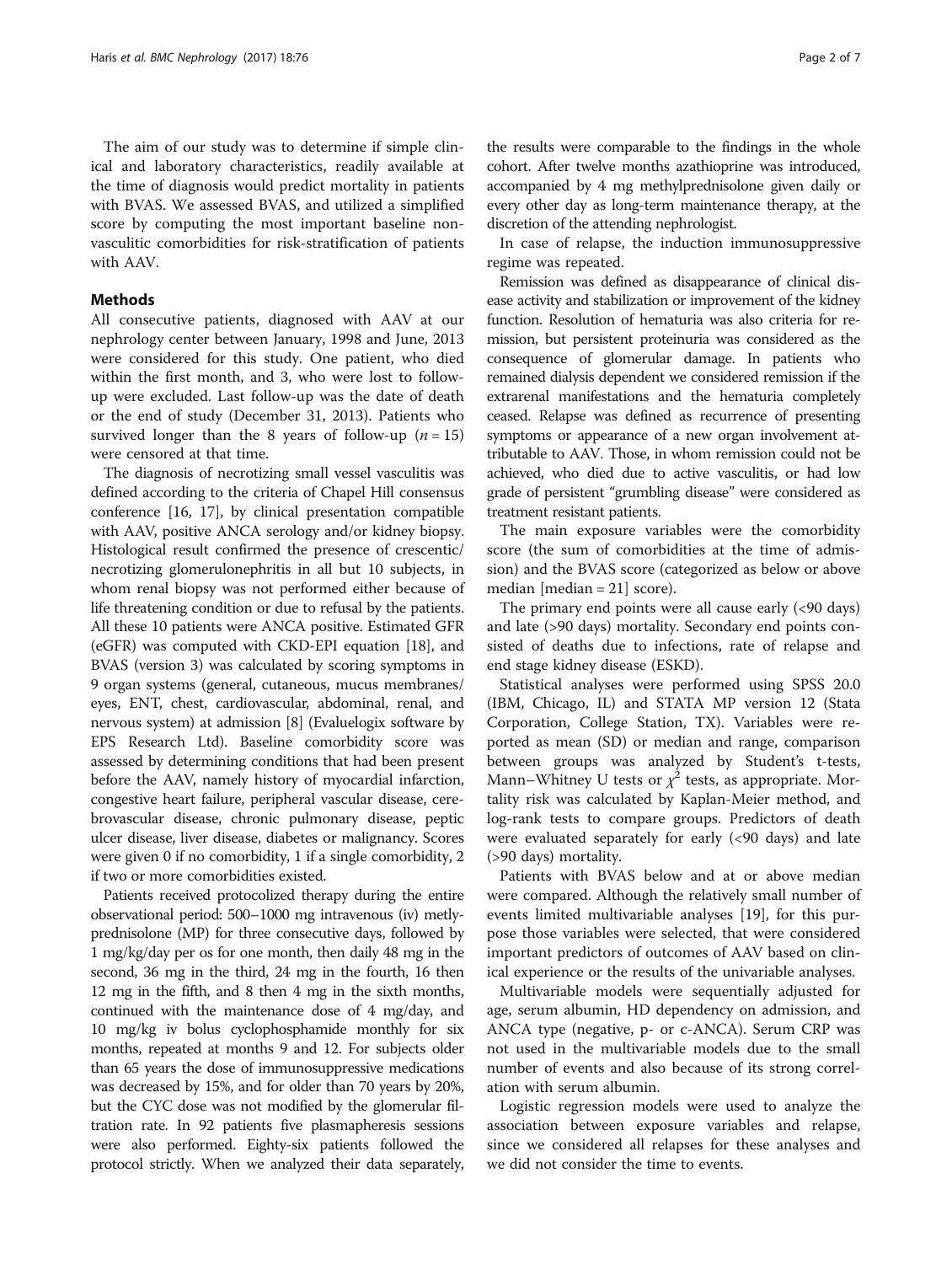Results are expressed as hazard ratios (HRs) with 95% confidence intervals (CIs) and p values. All tests were two-tailed, unadjusted for multiple comparisons, and  $p$ values of < 0.05 were considered significant.

### Results

Baseline data of the 101 individuals are presented in Table [1.](#page-3-0) Subjects with BVAS at or above median (median BVAS = 21) had lower Hgb ( $p = 0.017$ ), more c-ANCA positivity ( $p = 0.024$ ), and needed HD on admission more often ( $p = 0.012$ ), compared to the individuals with BVAS below median.

Treatment protocol was strictly followed with only few exceptions, as excluded iv MP pulses in 1 and 2 patients and excluded CYC boluses in 3 and 1 patients in the BVAS at or above and below median groups, respectively; CYC was administered orally in 2 patients in the BVAS below median group. Subjects with BVAS at or above median got higher dose of pulse MP ( $p = 0.002$ ) compared to the individuals with BVAS below median, but the dose of CYC and the cumulative dose of MP did not differ between the groups (Table [1](#page-3-0)).

The median survival in the study sample was 1877 (95%CI 753–2246) days. Mortality during the first year was 33%. Nineteen patients died within the first 90 days ("early mortality"), and 41 after the  $90<sup>th</sup>$  day of follow-up ("late mortality"). The cumulative probability of survival was 0.441 (95%CI 0.231–0.633) versus 0.233 (95%CI 0.126–0.359) ( $p = 0.028$ ) in patients with a BVAS score below versus at or above median, respectively (Fig. [1](#page-4-0)). The cumulative probability of early (within 90 days after diagnosis) survival was also worse in patients with higher BVAS: 0.921 (95%CI 0.775–0.974) versus 0.746 (95%CI 0.619–0.836) ( $p = 0.031$ ). Early mortality was also predicted by baseline comorbidity score, albumin, CRP and HD requirement on admission in urivariable Cox regression analysis (Table [2](#page-4-0)). In a multivariable model adjusted for BVAS, age, serum albumin, ANCA type and HD requirement on admission comorbidity score remained a significant predictor for early mortality (HR 1.622, CI 1.006-2.614,  $p = 0.047$  (Table [3\)](#page-4-0).

Late (>90 days after diagnosis) mortality was predicted by age, comorbidity score and HD requirement on admission in univariable analysis (Table [4](#page-4-0)). In the most fully adjusted model adjusted for age, serum albumin, HD dependency on admission and ANCA type, comorbidity was not a significant predictor any more. In this model, however, BVAS independently predicted all cause late mortality (HR 2.408, 95%CI 1.081–5.362, Table [5](#page-5-0)).

Seven patients died of infections (37%), 4 of cardiovascular diseases (21%) and 7 of AAV activity (37%) within the first 90 days. Late mortality occurred from infections in 13 (32%), cardiovascular diseases in 12 (29%), active AAV during relapse in 6 patients (15%). Reason for death was unknown in 10 additional cases (1 early, 9 late mortality), and late malignancy was responsible for one death. The following types of infections were documented: bacterial and fungal respiratory tract infections, pulmonary abscess, cerebral abscess, sepsis, disseminated herpes zoster. Both comorbidity and BVAS predicted infectious mortality (HR 2.191, 95%CI 1.486–3.231; HR 3.792, 95%CI 1.111–12.949, respectively) in univariable models. The predictive value of comorbidity and BVAS remained significant after adjustment for age, serum albumin, ANCA types, and HD dependency (HR 2.056, 95%CI 1.247–3.392; HR 5.079, 95%CI 1.396–18.480, respectively).

By induction immunosuppression remission was achieved in all but one patient, who survived more than 90 days (81 patients, 80%). On the long term, ESKD developed in 3 patients who had not required dialysis at diagnosis, but suffered renal failure likely due to low grade persistent disease activity. Thirty-seven patients remained dialysis dependent at study end. Serum creatinine and eGFR in patients who were off dialysis at the end of follow-up ( $n = 64$ ) were 168 umol/l (83–434) and 33 ml/min (11–88), respectively. In those, who had BVAS at or above median on admission, serum creatinine at the end of follow-up was significantly higher (191 umol/l (88–418)), compared to patients with BVAS below median (143 umol/l (83–434),  $p = 0.041$ ). The corresponding eGFR values were 26 and 38 ml/min (11–75 and 12–88,  $p = 0.092$ , respectively). Frequency of long term HD dependency in patients with BVAS at or above and below median did not differ significantly.

Forty relapses occurred in 24 patients, 10 of them experienced 2–4 relapses. The proportion of patients with relapses was 30% in the BVAS at or above median and 13% in the BVAS below median group ( $p = 0.052$ ). There was significant difference in the number of relapses between the subgroups with BVAS at or above and below median (34 relapses in 63 patients vs. 6 relapses in 38 patients,  $p = 0.01$ ). Although BVAS showed association with relapse in univariable logistic regression model (OR = 1.130 CI 1.028–1.243), after correcting for the type of ANCA (c-ANCA versus p-ANCA), BVAS was not a significant predictor of relapse any more.

### **Discussion**

The main result of our analysis is that in AAV patients with predominant renal and pulmonary involvement, comorbidity score independently predicted short term survival. It also proved to be a predictor of infectious mortality. On protocolized immunosuppressive therapy, patients, who had high BVAS at baseline, had significantly poorer short term survival and more frequent relapses than subjects with lower than median score. When analyzing early and late mortality separately, BVAS did not predict outcome in univariable analysis.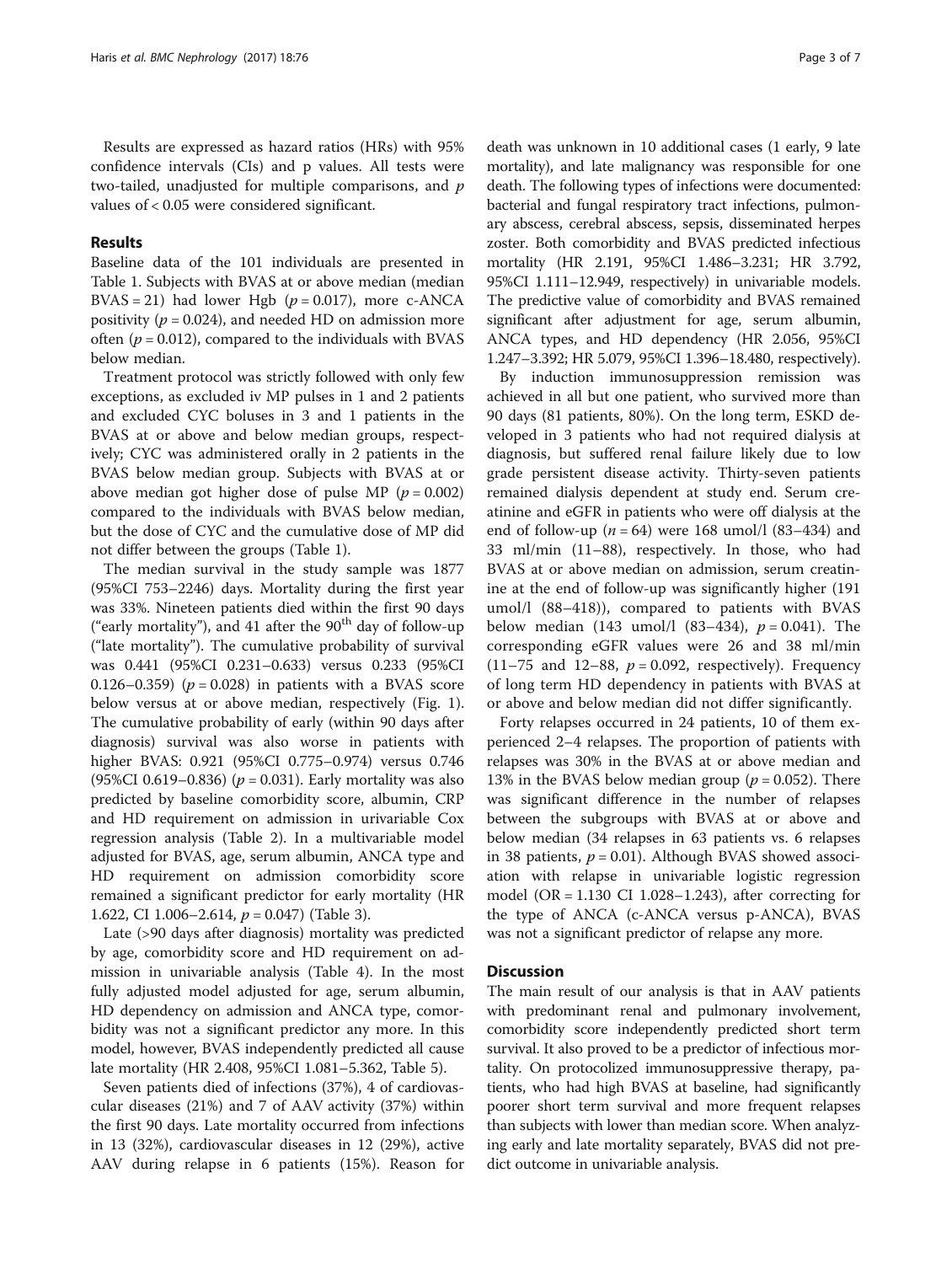<span id="page-3-0"></span>Table 1 Demographics, baseline data and comorbidities at time of diagnosis (mean (SD) or median and range)

| Variable                                           | All patients       | Patients<br>with BVAS $\geq$ 21 | Patients<br>with $BVAS < 21$ | $p$ value |
|----------------------------------------------------|--------------------|---------------------------------|------------------------------|-----------|
| n of patients                                      | 101                | 63                              | 38                           |           |
| Age (years)                                        | 61.4 (13)          | 60.2(14)                        | 63.3(11)                     | 0.237     |
| Male/female                                        | 40/61              | 27/36                           | 13/25                        | 0.389     |
| Time from first symptoms to diagnosis (months)     | $5.0(1-36)$        | $5.0(1-24)$                     | $6.0(1-36)$                  | 0.822     |
| Hemoglobin (g%)                                    | 8.4 (1.4)          | 8.1(1.3)                        | 8.8 (1.5)                    | 0.017     |
| Erythrocyte sedimentation rate (mm/h)              | $98(5 - 138)$      | $98(5 - 138)$                   | 99 (14-136)                  | 0.762     |
| Serum albumin (g/l)                                | 31.3(5.4)          | 30.8(5.3)                       | 32.0(5.6)                    | 0.285     |
| CRP (mg/l)                                         | $29(1-221)$        | $40(2-221)$                     | $24(1-152)$                  | 0.054     |
| Urinary protein excretion (mg/day)                 | 1456 (38-8474)     | 1259 (38-8474)                  | 1843 (184-7344)              | 0.143     |
| Serum creatinine (umol/l)                          | 554 (84-1904)      | 573 (146-1904)                  | 428 (84-1722)                | 0.060     |
| HD requirement on admission $(n, %)$               | 56 (55%)           | 41 (65%)                        | 15 (40%)                     | 0.012     |
| <b>BVAS</b>                                        | $21(11-34)$        | $24(21-34)$                     | $15(11-20)$                  | < 0.001   |
| $p$ -/c-ANCA positivity $(n)^*$                    | 57/36              | 33/29                           | 24/7                         | 0.024     |
| Anti-MPO level in p-ANCA positive patients (IU/ml) | $67(6 - 100)$      | $67(6-100)$                     | $70(11-100)$                 | 0.807     |
| Anti-PR3 level in c-ANCA positive patients (IU/ml) | 100 (32-100)       | $100(50-100)$                   | 82 (32-100)                  | 0.354     |
| Dose of iv pulse MP** mg/kg/bw                     | 11.7(4.1)          | 12.7(4.2)                       | 10.1(3.3)                    | 0.002     |
| Dose of iv bolus CYC*** mg/kg/bw                   | 9.7(1.6)           | 9.8(1.6)                        | 9.5(1.6)                     | 0.371     |
| Cumulative dose of MP (mg)                         | 11640 (3006-32334) | 11238 (3006-32334)              | 12332 (5076-26364)           | 0.621     |
| Follow-up time (days)                              | 963 (30-3000)      | 843 (30-3000)                   | 1393 (51-3000)               | 0.231     |
| Organ involvement n (%)                            |                    |                                 |                              |           |
| Renal                                              | 101 (100)          | 63 (100)                        | 38 (100)                     | 1.000     |
| Respiratory tract                                  | 43 (43)            | 38 (60)                         | 5(13)                        | < 0.001   |
| Ear-throat-nose                                    | 39 (39)            | 33 (52)                         | 6(16)                        | < 0.001   |
| Musculoskeletal                                    | 55 (55)            | 33 (52)                         | 22 (58)                      | 0.590     |
| Skin                                               | 16(16)             | 9(14)                           | 7(18)                        | 0.581     |
| Eyes                                               | 5(5)               | 4(6)                            | 1(3)                         | 0.648     |
| Gastrointestinal                                   | 9(9)               | 9(14)                           | 0(0)                         | 0.013     |
| Nervous system                                     | 17(17)             | 14 (22)                         | 3(8)                         | 0.062     |
| Cardiovascular                                     | 5(5)               | 5(8)                            | 0(0)                         | 0.154     |
| Baseline comorbidities n (%)                       | 963 (30-3000)      | 843 (30-3000)                   | 1393 (51-3000)               | 0.231     |
| History of:                                        |                    |                                 |                              |           |
| Coronary artery disease                            | 11(11)             | 9(14)                           | 2(5)                         | 0.201     |
| Congestive heart failure                           | 5(5)               | 4(6)                            | 1(3)                         | 0.648     |
| Peripheral vascular dis.                           | 1(1)               | 1(2)                            | 0(0)                         | 1.000     |
| Cerebrovascular disease                            | 11(11)             | 7(11)                           | 4(11)                        | 1.000     |
| Chronic pulmonary dis.                             | 16 (16)            | 9(14)                           | 7(18)                        | 0.581     |
| Peptic ulcer disease                               | 8(8)               | 6(10)                           | 2(5)                         | 0.707     |
| Liver disease                                      | 5(5)               | 4(6)                            | 1(3)                         | 0.648     |
| Diabetes mellitus                                  | 8(8)               | 3(5)                            | 5(13)                        | 0.149     |
| Malignancy                                         | 7(7)               | 3(5)                            | 4(11)                        | 0.421     |
| Number of patients with                            |                    |                                 |                              |           |
| $\mathsf{O}\xspace$                                | 50                 | 30                              | 20                           | 0.862     |
| $\mathbf{1}$                                       | 30                 | 19                              | 11                           |           |
| 2 or more comorbidity scores                       | 21                 | 14                              | $\overline{7}$               |           |

\*Eight patients were ANCA negative, all of them had renal biopsy which proved the diagnosis of pauci-immune crescentic glomerulonephritis

\*\*MP – methylprednisolone, administered for 98 patients \*\*\*CYC – cyclophosphamide, administered for 95 patients

Comorbidity scores were given 0 if no comorbidity, 1 if a single comorbidity, 2 if two or more comorbidities existed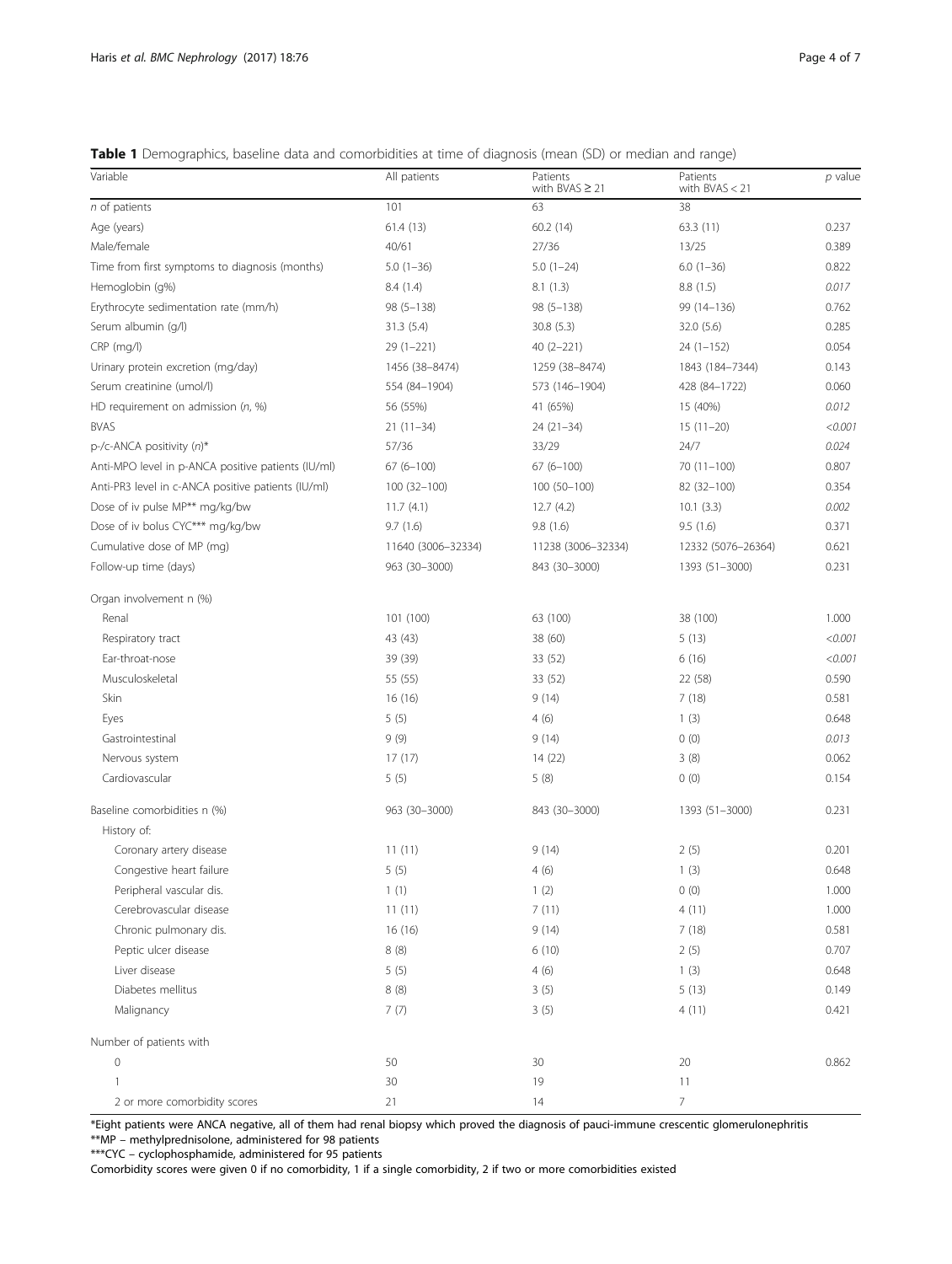<span id="page-4-0"></span>

BVAS, originally designed to standardize disease assessment in AAV, shows good correlation with clinical activity of the disease [[8\]](#page-6-0). Flossmann et al. documented, that BVAS was a significant predictor of mortality by analyzing the data of patients recruited for randomized controlled trials. Patients in that study were somewhat different from the ones enrolled in ours, since the median BVAS was lower, renal function was less severely compromised, and subjects with life-threatening pulmonary hemorrhage were excluded [\[1](#page-6-0)]. On the contrary, predictive value of BVAS was not found in several other investigations. Bakoush and coworkers followed 83 patients; neither survival nor ESKD was predicted by BVAS in their cohort, with less severe renal failure compared to our patients [[9\]](#page-6-0). In Japanese patients with MPO-ANCA disease, no association was found between BVAS and mortality during the two years follow-up [\[20](#page-6-0)]. In another investigation there was no difference between the

**Table 2** Predictors of "early mortality" in univariable Cox regression analysis

| Table 3 Comorbidity score predicts "early mortality" in     |
|-------------------------------------------------------------|
| multivariable Cox regression analysis. Table shows the      |
| parameters of the "comorbidity score" variable in different |
| models                                                      |

|         | ΗR    | 95% CI          | P value |
|---------|-------|-----------------|---------|
| Model 1 | 1.707 | 1.176-2.477     | 0.005   |
| Model 2 | 1.752 | 1.225-2.506     | 0.002   |
| Model 3 | 1.694 | $1.072 - 2.677$ | 0.024   |
| Model 4 | 1.622 | 1.006-2.614     | 0.047   |

Model 1: comorbidity score

Model 2: Model 1 + BVAS median

Model 3: Model 2 + Age, serum albumin

Model 4: Model 3 + HD dependency on admission and ANCA type (c-versus p-ANCA)

baseline BVAS of survivors and non-survivors; baseline BVAS did not, but BVAS at 1 and 3 months predicted survival [\[21](#page-6-0)].

The difference in the association between BVAS and outcome in these cohorts and ours can be due to a variety of factors. Event number, therefore statistical power, patient selection, disease severity and treatment approach were quite heterogeneous across these studies. It also seems important to differentiate early and late survival, as the hazard of mortality is not proportional in these periods. We have defined the timeframe of early death in 3 months, as risk of severe complications of AAV, also intensity of immunosuppression are the highest during this period.

To our knowledge, only one study has investigated the association between comorbidities and risk of all cause death in AAV patients. Little et al. found, that the Karnofsky performance score, but not the nonvasculitic comorbidity showed independent association with mortality [\[22](#page-6-0)]. Although we did not include Karnofsky performance in our dataset, we found a significant association of comorbidity and early mortality, and this relationship remained independent of other important clinical characteristics.

| analysis             |            |                 |            |  |
|----------------------|------------|-----------------|------------|--|
|                      | <b>HR</b>  | 95% CI          | $P$ value  |  |
| Age                  | 1.035      | 0.994-1.078     | 0.097      |  |
| Albumin              | 0.891      | $0.818 - 0.970$ | 0.007      |  |
| ANCA type – ANCA neg | <b>RFF</b> | <b>RFF</b>      | <b>RFF</b> |  |
| pANCA                | 0.604      | $0.215 - 1.695$ | 0.338      |  |
| <b>CANCA</b>         | 0.516      | $0.067 - 3.945$ | 0.524      |  |
| <b>BVAS</b> median   | 3.57       | 1.039-12.243    | 0.043      |  |
| CRP                  | 1.011      | 1.003-1.018     | 0.005      |  |
| Comorbidity score    | 1.707      | 1.176-2.477     | 0.005      |  |
| HD on admission      | 3.404      | 1.130-20.260    | 0.030      |  |

| Table 4 Predictors of "late mortality" in univariable Cox |  |
|-----------------------------------------------------------|--|
| regression analysis                                       |  |

| <b>ICUICSSIUI LAFIATVOIS</b> |            |                 |            |
|------------------------------|------------|-----------------|------------|
|                              | <b>HR</b>  | 95% CI          | $P$ value  |
| Age                          | 1.059      | 1.028-1.092     | < 0.001    |
| Albumin                      | 0.950      | $0.895 - 1.009$ | 0.094      |
| ANCA type - ANCA neg         | <b>RFF</b> | <b>RFF</b>      | <b>RFF</b> |
| <b>pANCA</b>                 | 0.658      | $0.341 - 1.268$ | 0.211      |
| CANCA                        | 0.674      | $0.159 - 2.853$ | 0.592      |
| <b>BVAS</b> median           | 1.483      | 0.768-2.865     | 0.241      |
| <b>CRP</b>                   | 0.999      | $0.993 - 1.007$ | 0.993      |
| Comorbidity score            | 1.526      | 1.106-2.106     | 0.010      |
| HD on admission              | 2.157      | 1.131-4.116     | 0.020      |
|                              |            |                 |            |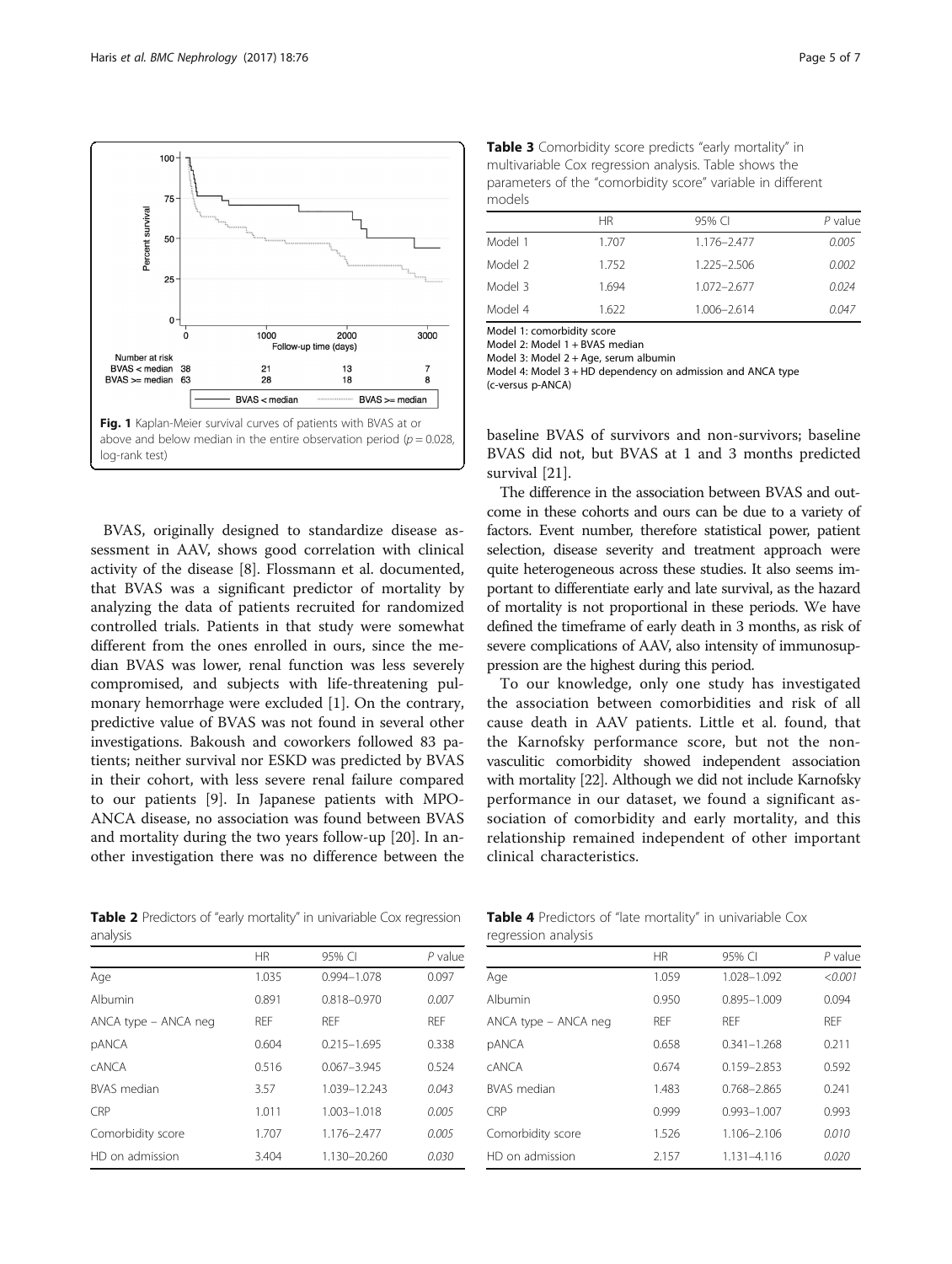<span id="page-5-0"></span>Table 5 BVAS predicts "late mortality" in multivariable Cox regression analysis. The table shows the parameters of the "BVAS median" variable in the different models

|         | <b>HR</b> | 95% CI      | P value |
|---------|-----------|-------------|---------|
| Model 1 | 1.483     | 0.768-2.865 | 0.241   |
| Model 2 | 2.073     | 1.030-2.435 | 0.041   |
| Model 3 | 2.558     | 1.251-5.231 | 0.010   |
| Model 4 | 2.408     | 1.081-5.362 | 0.031   |

Model 1: BVAS median

Model 2: Model 1 + comorbidity score

Model 3: Model 2 + Age, serum albumin Model 4: Model 3 + HD dependency on admission and ANCA type (c-

versus p-ANCA)

We did not find other investigations assessing the association between comorbidities and infectious death. Importantly, this reveals the complexity of treatment of AAV patients: likely those without any comorbidity may tolerate aggressive immunosuppression and AAV better, compared to subjects suffering from various chronic disorders. Remarkably, in another study, accumulation of adverse events in the first year of treatment - which influenced survival significantly – was independently associated with age and renal impairment [\[2](#page-6-0)]. Based on these latter findings we propose, that not only age and kidney function, but also the presence of non-vasculitic comorbidities present high risk status for adverse events, especially for infections, which may provide an explanation for the increased mortality.

Our findings are in accord with several other reports showing that the severity of kidney disease at baseline is an indicator of poor prognosis [\[1](#page-6-0), [6](#page-6-0), [9, 10\]](#page-6-0). Similarly, high levels of the inflammatory markers (CRP, albumin, etc.) confer an increased early mortality risk for the individual patient [\[5](#page-6-0), [7](#page-6-0)]. The applicability of these predictors is important, as these are readily available at the first presentation of the patient.

The frequency of ESKD did not differ in the BVAS groups in our cohort, similarly to other investigations [[4, 23\]](#page-6-0). We found more frequent relapses in patients with higher BVAS; BVAS predicted relapse in Cox regression analysis, but the association was not significant after adjustment for ANCA type. The likely explanation for this observation is, that the higher BVAS in our cohort, comprising patients with both respiratory tract and kidney involvement, was associated with c-ANCA disease, which characteristically confers a higher risk of relapse compared to p-ANCA positive vasculitis [\[24\]](#page-6-0). In comparison, in a study investigating patients exclusively with c-ANCA positivity, relapses occurred more often in those who presented with lower BVAS, compared to more severe cases [\[25\]](#page-6-0). A possible explanation for this difference can be the different case mix: cohorts with predominantly upper respiratory

tract involvement but no kidney disease have lower BVAS but more relapses than those with renal AAV [[26](#page-6-0)].

Our study has several limitations. Most importantly, BVAS was calculated retrospectively. Nevertheless, detailed source data provided reliable information, and the strictly followed treatment protocol also assisted our analysis. Mortality rate was fairly high, which likely can be explained by very late referrals. This resulted in advanced renal failure and extensive manifestations of AAV in most of our patients. The extensive comorbidities might also have contributed to the observed high mortality.

In conclusion, baseline comorbidities influence both short and long term outcome of patients with AAV. Risk-stratification would help clinicians to tailor therapy individually, which might further improve the outcome. Future prospective treatment studies are needed to assess whether scoring systems based on comorbidities and BVAS help to individualize therapies in order to improve short and long term survival.

#### Abbreviations

AAV: ANCA-associated vasculitis; BVAS: Birmingham Vasculitis Activity Score; CI: Confidence interval; CYC: Cyclophosphamide; eGFR: Estimated GFR; ESKD: End stage kidney disease; HR: Hazard ratio; iv: Intravenous; MP: Methylprednisolone; OR: Odds ratio

#### Acknowledgements

Authors are indebted to Dr. Andras Keszei (clinical epidemiologist, Department of Medical Informatics, RWTH Aachen University) for his statistical advice in revising the manuscript.

#### Funding

Not applicable.

#### Availability of data and materials

Anonymised data are available upon request to authors.

#### Authors' contributions

Each author (ÁH, KP, JA, HB, IK, LR, GK and IM) contributed to the design of this investigation, the analysis of the data and the preparation of the manuscript. All authors read and approved the final manuscript.

#### Competing interest

The authors declare that they have no competing interests.

#### Consent to publish

Not applicable.

#### Ethics approval and consent to participate

The study was approved by the Institutional Ethics Committee of Szent Margit Hospital, Budapest, Hungary, and conducted in agreement with the declaration of Helsinki. Since this was a retrospective analysis of patient records, a waiver for consent has been obtained from the institutional ethics board.

#### Author details

<sup>1</sup>Nephrology Department, Szent Margit Hospital, 132 Bécsi út, Budapest 1032, Hungary. <sup>2</sup>Pathology Department, Szent Margit Hospital, 132 Bécsi út Budapest 1032, Hungary. <sup>3</sup>Institute of Pathophysiology, Semmelweis University, 4 Nagyvárad tér, Budapest 1089, Hungary. <sup>4</sup>Department of Medicine (Nephrology), University of Toronto, Kidney Transplant Program, Toronto General Hospital, University Health Network, 585 University Avenue, Toronto M5G 2 N2, ON, Canada.